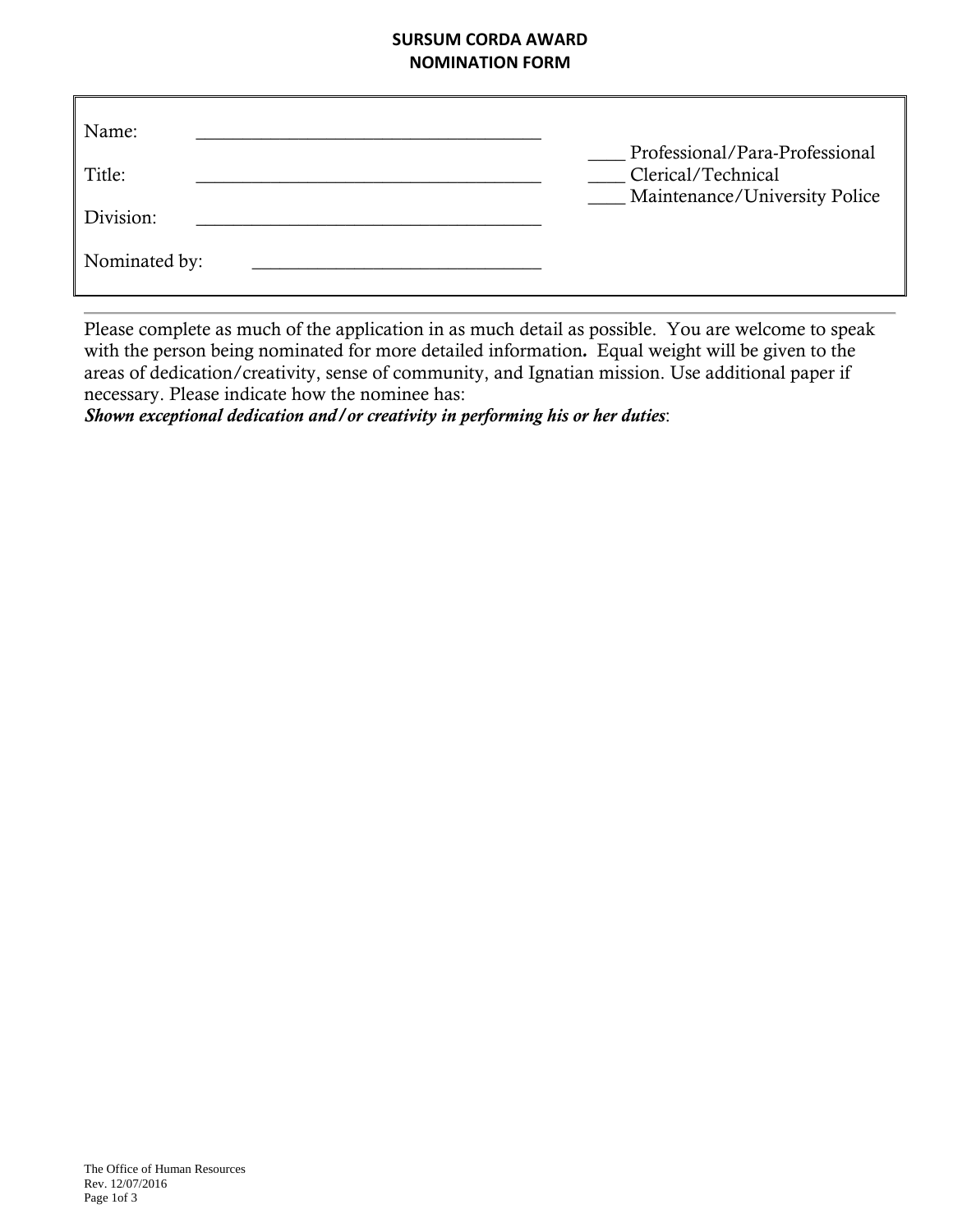#### **SURSUM CORDA AWARD NOMINATION FORM**

## *Built, contributed, or nurtured the sense of community that has always been the hallmark of our campus community*:

For example: How has the person shown exceptional effort (made a difference) in the workplace for our students, and/or University Community?